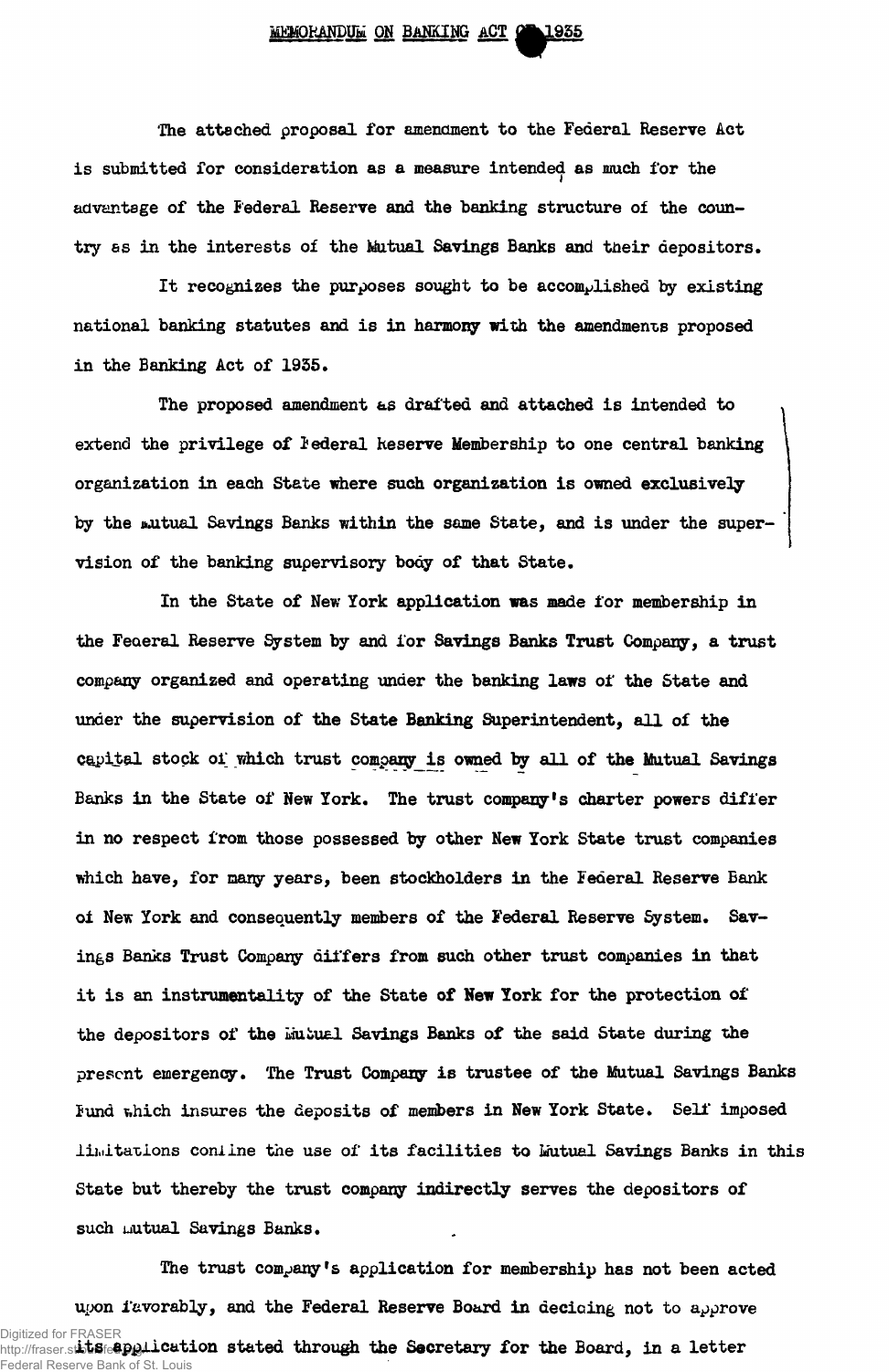dated July 20, 1954 and addressed to the Federic Reserve Agent in New York, the following:

**------- The application of the Savings Bank Trust Company** has been given careful consideration by the Federal Reserve Board and it is understood that, while it has general banking and trust powers, the trust oompany was organized as a part of a plan to make additional credit facilities available to mutual savings banks which hold the capital stock of the trust company, that its relations are principally with such mutual savings banks, and that it is not engaged in the business of receiving deposits from or making loans to or otherwise dealing with the public generally. As you know, under the provisions of the Federal Reserve Act mutual savings banks are themselves eligible for admission to membership in the Federal Reserve System, with the approval of the Federal Reserve Board, and upon admission the iacilities of the Federal Reserve System are available to them. In the circumstances, the Board is of the opinion that the Savings Banks Trust Company is not an institution of the kina which it is contemplated should be admitted to membership in the federal Reserve System under the provisions of the Federal Reserve Act, and, accordingly, the Board-has decided not to approve its application for membership in the Federal Reserve System.

It is the purpose of the proposed amendment to clarify the lederal Reserve Act in such manner that there may be removed the Board's uncertainty that the Savings Banks Trust Company is an institution of the kind which it is contemplated should be admitted to membership in the Federal Reserve System under the present provisions of the Iederal Reserve act.

The proposal is not inconsistent with the purposes of the Act as presently constituted nor with those of the proposed "Banking Act of 1955". The Federal Reserve Act as amended by the Banking Act of 1905 extends the privilege of Federal Reserve Membership to mutual savings banks. The proposed "Banking Act of 1935" contemplates no change in this situation. In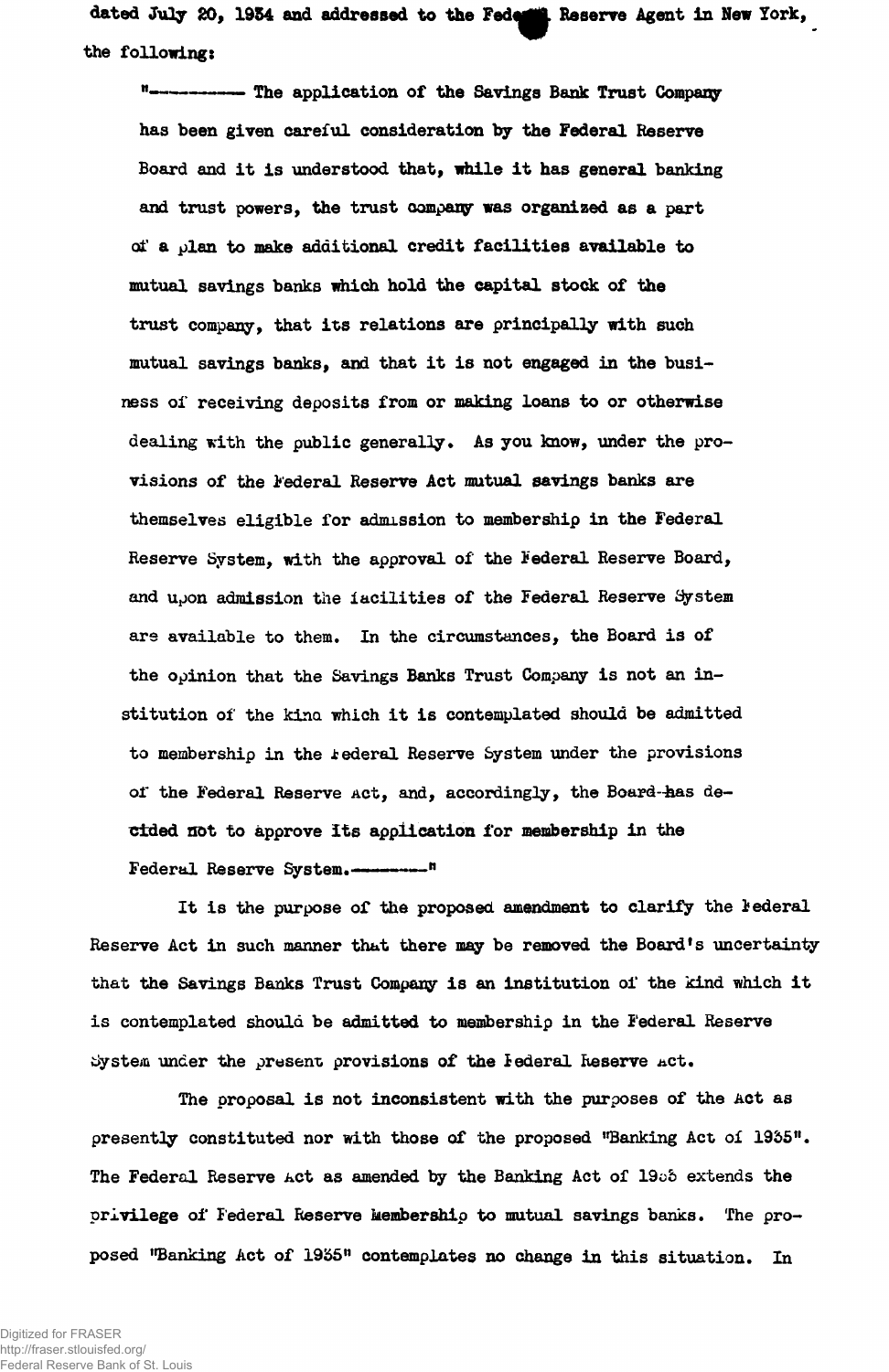fact, the implications of the new Banking Act confirm the belief that its proponents not only favor the intention of bringing Mutual Savings Banks **into the Federal Reserve System but desire to make the rediscount facilities of the Federal Reserve Banks ampJy available to the savings banks"by bestowing liquidity on all sound assets through making them eligible as a basis of borrowing at the Reserve banks in case of need". Governor Lccles stated in his address at Columbus, Ohio, on February 1&, as follows:**

**"foe want to make all sound assets liquid by making them** rediscountable at the Reserve banks, and then to use the **powers of monetary control in an attempt to prevent the recurrence of national conditions which result in radical aedines of national income, in the freezing 01 all bank assets whether they are technically in liquia form or** not, -------------<sup>"</sup>.

**Mutual Savings Banks are preponderantly mortgage loaning institutions. The policy of admitting them to the Federal Reserve System is established by express provision now in the Act. The intention to extend the rediscount privilege over mortgage loan assets is expressed by the** proponents of new amendments to the Act. The attached proposed amendment  $\sigma$ seeks nothing in this direction that is not already available or proposed **to be made available.**

**The proposed amendment submitted recognizes that the Federal Reserve Board, if it were requested to admit to membership in the iederal Reserve System the Mutual Savings Banks<sup>1</sup> system of the country, would find** it helpful that they had taken intermediate action and had admitted to mem**bership the central banking agencies organized by Mutual Savings Banks. It is hardly reasonable to declare today that the correct policy is to make our savings banks<sup>1</sup> structure, with its \$10,000,000,000. oi\* deposits backed up to approximately 60£ by mortgage loans, an integral part of the federal Reserve System. The recommendation of Governor Kccles to permit banks to** make loans on improved real estate in an aggregate amount up to 60% of **time deposits and to make those real estate loans rediscountable at the Federal Reserve is one of the most frequently criticized parts of the**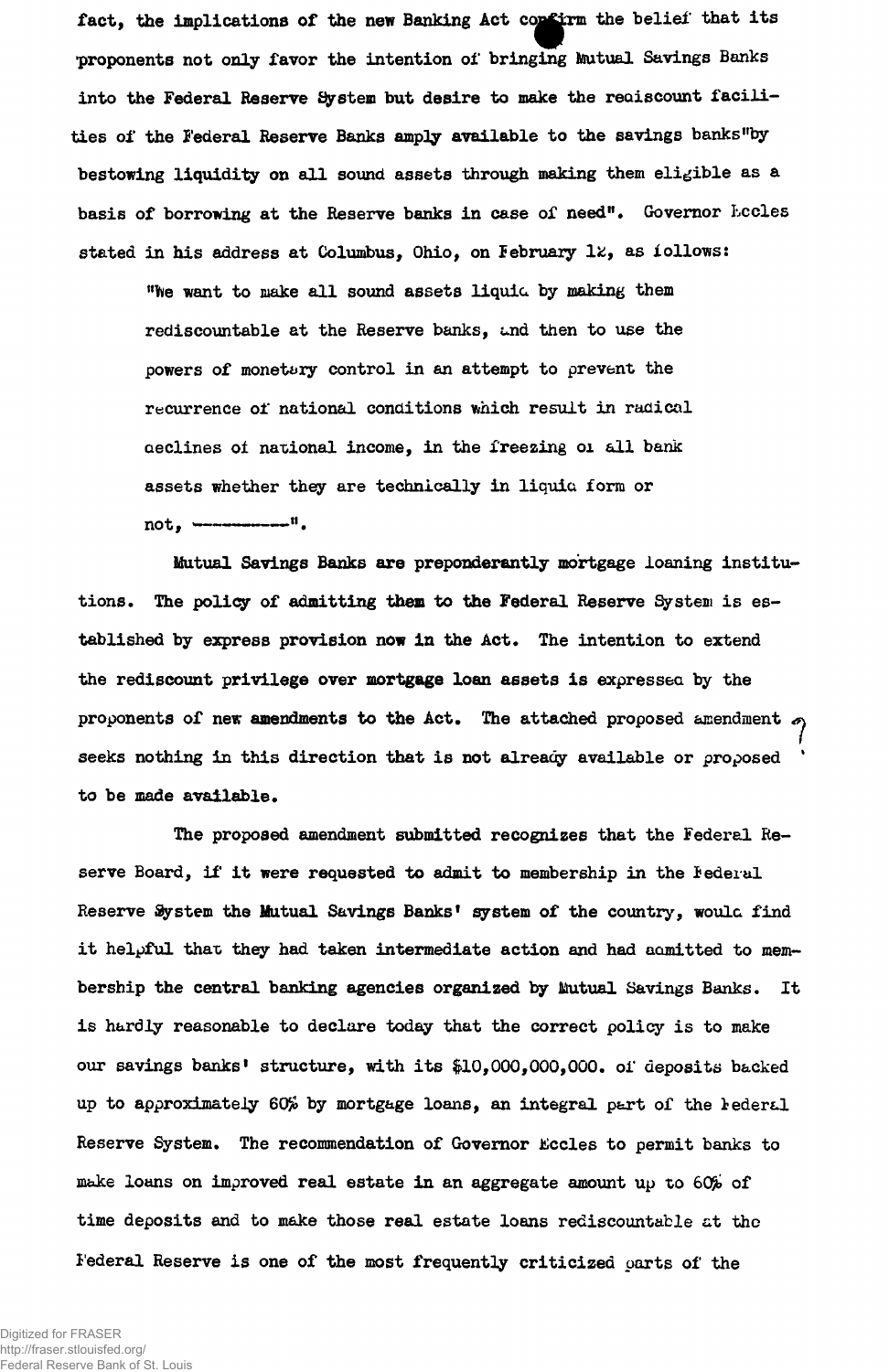"Banking Act of 1935". What must be the attitude of those critics if eii'ort were suddenly made to secure i'or the savings banks the individual membership which it is their privilege under the statute to apply for? tho would be right, no matter what the decision might be? Would it not be easier to rearrange, if necessary, the relationships created by having admitted to membership one central banking agency for savings banks than •oo overcome the consequences of having erroneously admitted or failed to admit to leaeral Reserve Membership a great number of individual Mutual Savings Banks?

It is not easy to understand why the Federal Reserve Board would want to take the Mutual Savings Banks into the Federal Reserve System except to provide them with rediscount facilities. It appears from his speech at Columbus, Ohio, that Governor Eccles would not seek such a result except as a means ior providing the necessary accommodations to bestow liquicity on the sound assets of the savings banks, even though they be in the lorn of mortgage loans. Governor Eccles said:

"bo far as the investment of savings is concerned, a large degree of local autonony should be left with the individual bankers. The State should lay down minimum standards to be observed in the interests of protecting savings of indiviauals, but these standards can only be minima, and chief reliance for the safe investment of the community's savings must rest on the judgment and knowledge of the individual banker".

Savings banks' deposits arise almost exclusively from the lodgment of cash. They represent genuine savings **by the** people. **Savings banks have** practically no deposits which arise directly from loans. The savings of the people do not intluenee credit conditions, but real savings are themselves aficcted by important credit or monetary changes. Consequently, as Savings banks play no part in the variations of the community's money supply, they do not seem to require the "conscious and deliberate control" advocated by Governor Eccles.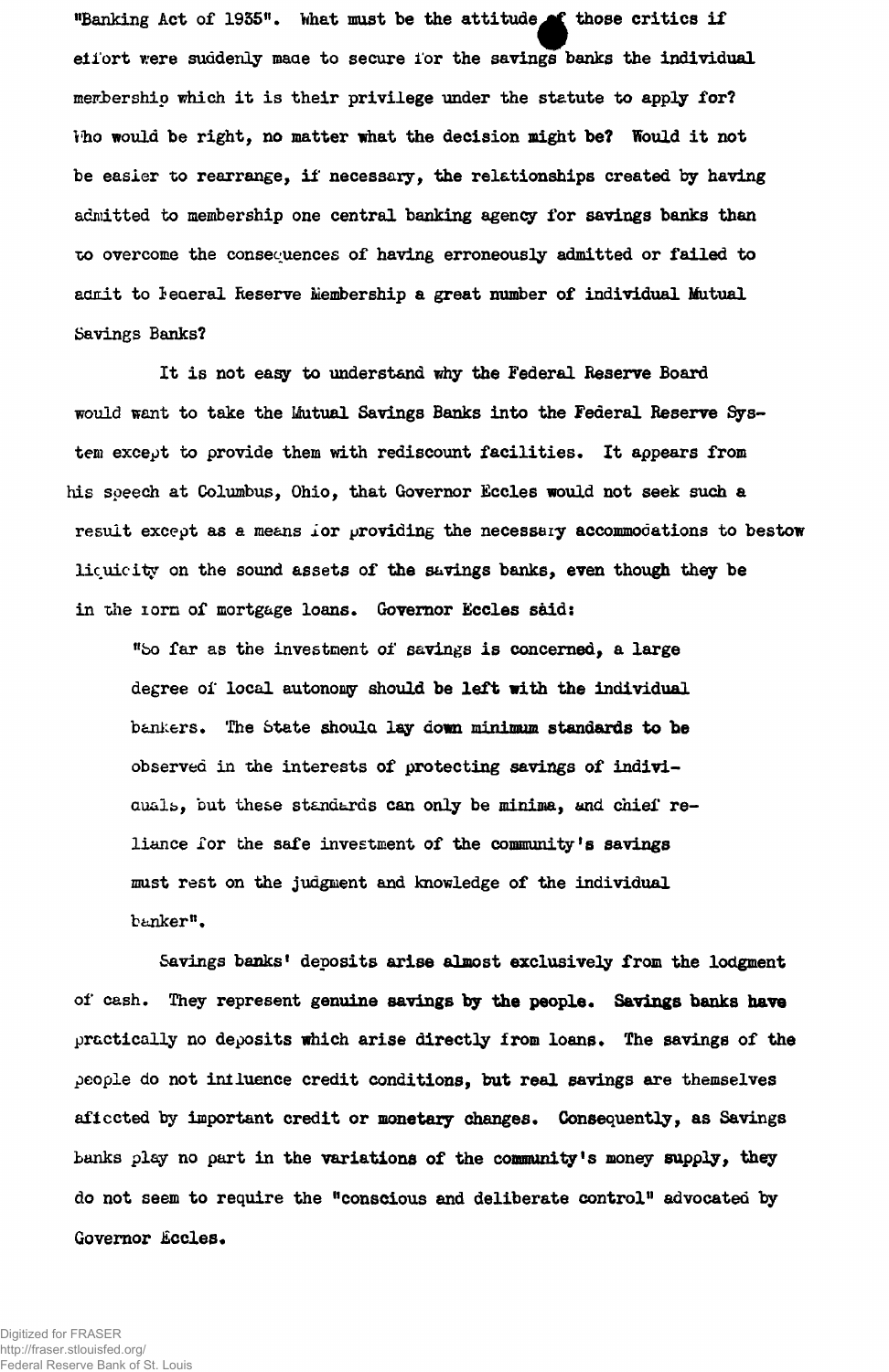There is little else that a central ban**king** agency can or should do for mutual savings banks except to provide adequate rediscount facilities for emergency aid and supervisory attention to the conservation of the banks' resources and management generally. This, it seems, can best be accomplished through a self-created central agency, having a direct financial stake in the proper management of its constituent parts, such as is Savings Banks Trust Company with its stockholding Mutual Savings Banks, in association by membership with the nation's bank of rediscount, the Federal Reserve Bank.

The proposed amendment submitted herewith woula give the Mutual Savings Banks ample access to the emergency rediscounting devices of the Federal Reserve System, with the least entanglement for the System, but with the assurance or close attention by a responsible central agency to the financial management of the entire Mutual Savings Banks structure in each State.

If the proposed amendment under discussion shoula become part of the Federal Reserve Act, as suggested, it is conceivable that the Federal Reserve Bo; rd would eventually be approached by the initual Savings Banks in all of the eighteen States having that type of institution. That is a result, honever, that need not be feared but should be \elcomed. If each of the eighteen States should bring-about the organization-of-a contial  $a_{\beta}$ ency having the powers and responsibilities of that created in the state of llew York, in the form of Savings Banks Trust Company, and ii each of those central soencies should be admitted to membership in the leceral Reserve System, the way would be prepared to extend the influence of the Federal Reserve Board over all savings banks through the coordination of policies and practices among the eighteen members. At least it see:... possible to say that such an approach to the unification of the . ututl Savings Banks system gives better promise of satisfactory results then the eitort to bring all savings banks into the l'ederal Deposit Insurance Corporation and the Federal Reserve System. Moreover, judged irom the stand point of practicability and community interest, a localized admini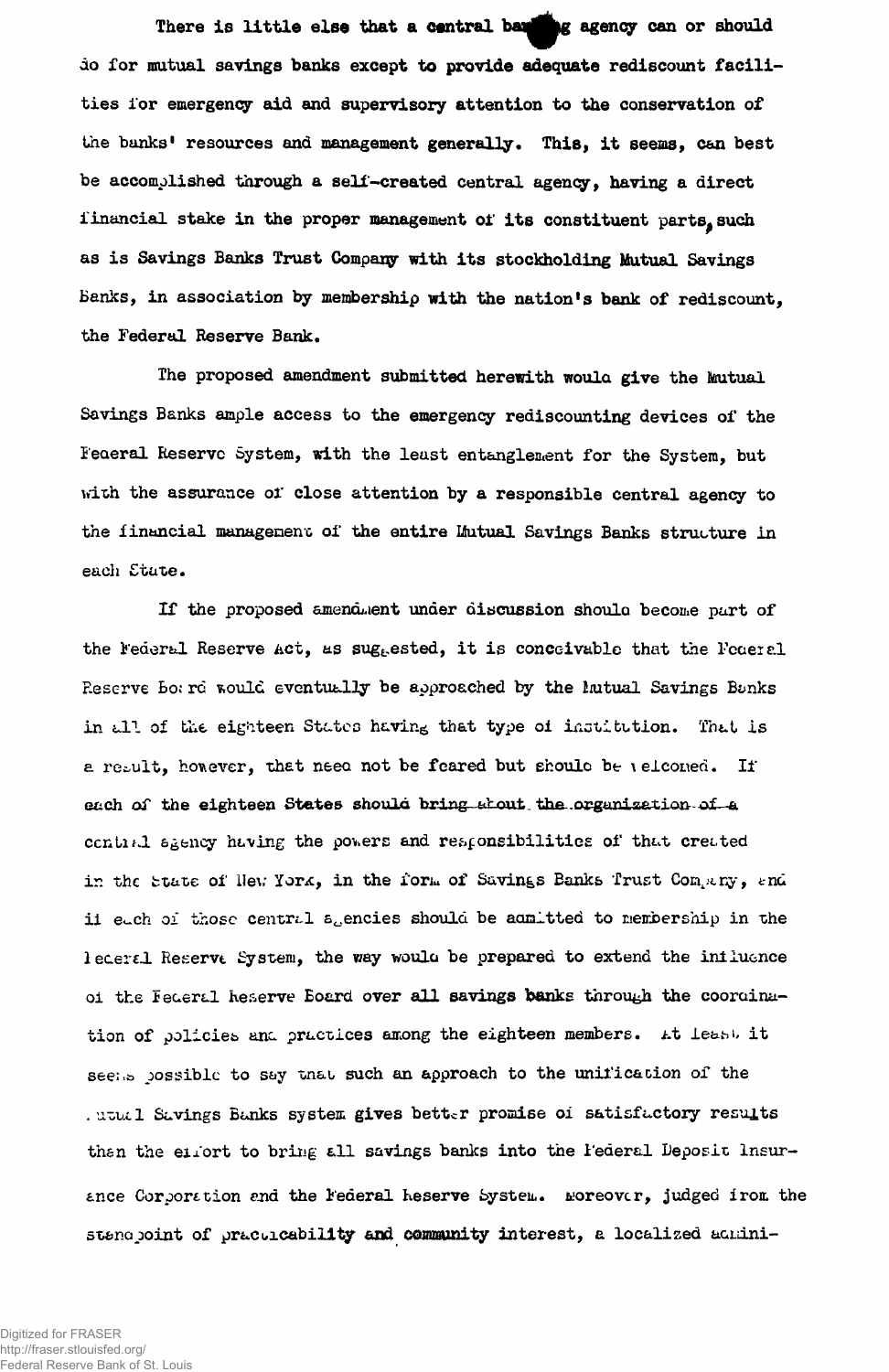stration is more likely to be successful in bringing about improvement of **bhe mutual Savings Banks system and greater usefulness for the banks than woula be a national effort at unification and control.**

**A final comment should be made as to a fear expressed at the time S&vings Banks Trust Company^ application for membership in the Federal** Reserve System was under consideration in 1934. It was stated that ii the trust company<sup>1</sup>s application were approved, the State non-Lember banks and **trust companies in States where few are members would attempt to organize a central banking institution and importune the iederal Reserve boaru to give 1 embership to such an institution) and that the state non-member banks** ana trust companies would thereby gain the beneiits of Federal Reserve iacili**ties without the responsibilities which accompany inaivioual membership,** buch a fear overlooks entirely the fundamental difference between the com**mercial bank and the mutual savings bank, the iormer with the po\ «?r to** increase or uecrease the supply of crewit, the latter only accepting for **saie cuetocy andjuaicious investment the accumulated cost savings of a loctl com. iuni oy.**

**The attachea proposed amendment is offered simply to suggest the** substance for the desired addition to the Federal Reserve Act. It is  $\epsilon$ <sub>2</sub>**pectec that the drafting facilities in Washington are best eouipped to fina a suit&ble place in the Act and appropriate language ior the actual a** $m$ endatory legislation.